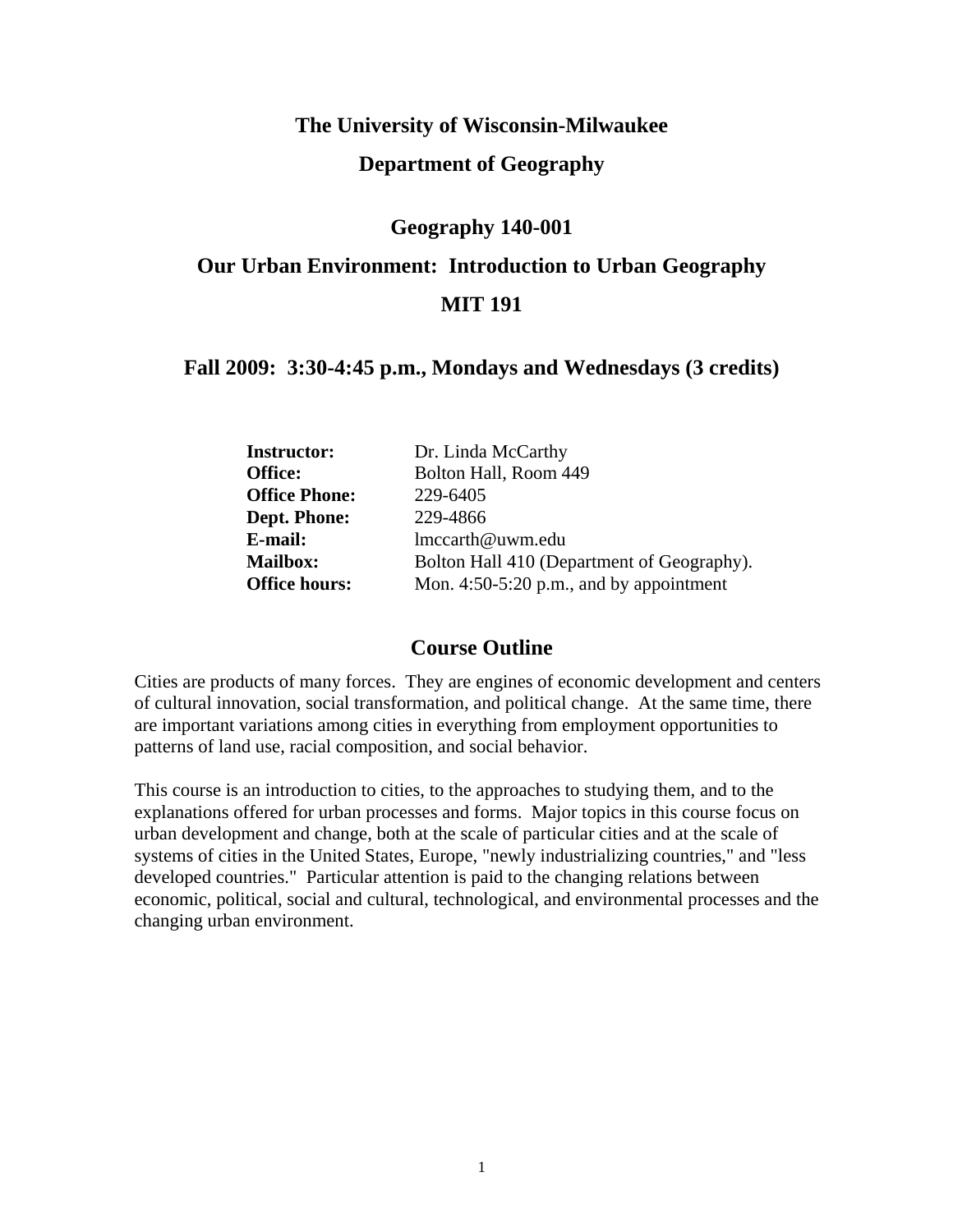# **Topics and Readings**

#### **Introduction**

**Wed. Sep. 2** Course introduction. *Required Readings: Knox & McCarthy: Preface; Ch. 1, pp. 1-3 + 9-19.*

**Wed. Sep. 9** Introduction to urban geography; Overview of how geographers examine the city - the major theoretical traditions and methodological approaches within urban geography.

*Required Readings: Knox & McCarthy: Ch. 1, pp. 3-8.*

#### **The Historical Development of Urban Areas**

**Mon. Sep. 14** Urban origins and evolution I - the changing relationships between societal changes and changes in urban form and function: Mesopotamian, Greek, and Roman cities.

*Required Readings: Knox & McCarthy: Ch. 2, pp. 21-30 + 34-39.* 

- **Wed. Sep. 16** Urban origins and evolution II the changing relationships between societal changes and changes in urban form and function: Medieval, Renaissance, and Baroque cities.
- *Required Readings: Knox & McCarthy: Ch. 2, pp. 31-33 + 39-45.*

**Mon. Sep. 21** The industrial city in Britain and North America: economic specialization, transportation innovations, and suburban growth.

*Required Readings: Knox & McCarthy: Ch. 2, pp. 46-51; Ch. 3, pp. 61-65; Ch. 5, pp. 116- 117 + 126-129; Ch. 6, p. 143 (Fig. 6.4).* 

**Wed. Sep. 23** Early industrialization in America: The Case of Lowell, MA. *Required Readings: Knox & McCarthy: Ch. 3, pp. 56-58.*

**Mon. Sep. 28** The twentieth century city and the birth of city planning, I. *Required Readings: Knox & McCarthy: Ch. 3, pp. 54-55; Ch. 5, pp. 123-124; Ch. 10, pp. 250-252; Ch. 17, p. 503-506.* 

**Wed. Sep. 30** The twentieth century city and the birth of city planning, II. *Required Readings: Knox & McCarthy: Ch. 17, pp. 499-502; Ch. 5, pp. 117-119 + 125- 126; Ch. 6, pp. 143-148.* 

**Mon. Oct. 5 \*\*\*\*\* EXAM 1 - IN CLASS \*\*\*\*\***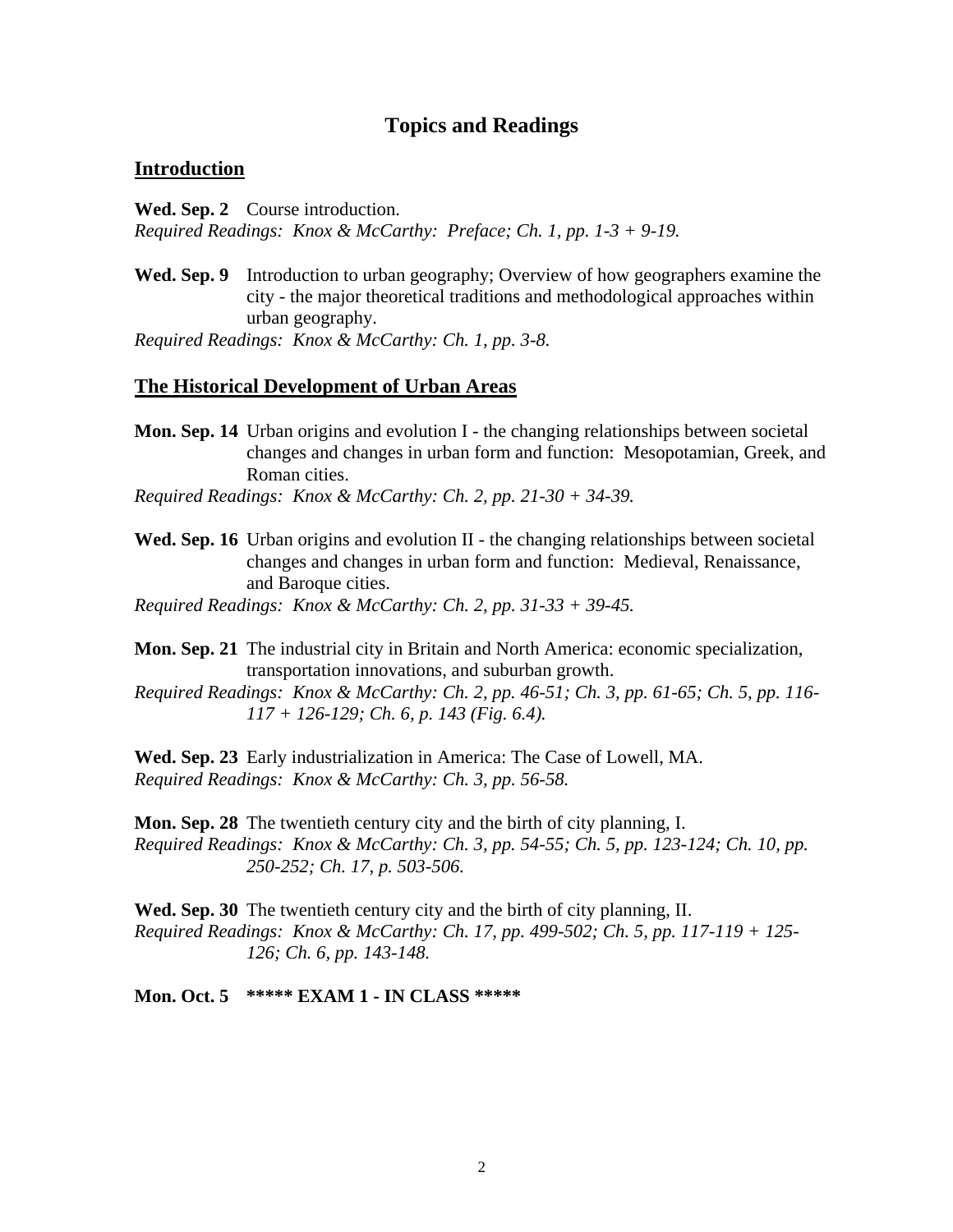## **The Development of Inter-Urban Systems**

**Wed. Oct. 7** City system development in Western Europe and the USA: Central Place Theory. *Required Readings: Knox & McCarthy: Ch. 3, pp. 66-68.*

**Mon. Oct. 12** Urban system development in "less developed countries": Sub-Saharan African cities. *Required Readings: Knox & McCarthy, Ch. 7, pp. 182-195.*

# **The Dynamics of Intra-Urban Development:**

# **Economic Activity within Cities**

**Wed. Oct. 14** Urban land use theory: the location of residential and economic activities within metropolitan areas. *Required Readings: Knox & McCarthy: Ch. 5, pp. 119-123 + 129-132 + 134-135; Ch. 6, pp. 141-143 + 148-169.* 

**Mon. Oct. 19** Models of the economic and residential structure and functioning of US urban areas: Concentric Zones, Sectors, Multiple Nuclei, and Urban Realms. *Required Readings: Knox & McCarthy: Ch. 5, pp. 132-133 + 136-137; Ch. 6, pp. 148-150, pp. 158-162; Ch. 12, pp. 311-317.*

Wed. Oct 21 The use and usefulness of models of urban economic and residential structure: The case of Cape Town, South Africa. *Required Readings: Knox & McCarthy: Ch. 8, pp. 203-206.* 

**Mon. Oct. 26** Internal patterns of economic and residential activities within "non-Western" cities: Latin American cities.

*Required Readings: Knox & McCarthy, Ch. 8, pp. 198-202.*

# **\*\*\*\*\* Mental map drawing instructions at beginning of class \*\*\*\*\***

Wed. Oct. 28 Internal patterns of economic and residential activities within "non-Western" cities: Southeast Asian cities.

*Required Readings: Knox & McCarthy, Ch. 8, pp. 211-215.* 

**\*\*\*\*\* Mental maps due at beginning of class \*\*\* 1 bonus point\*\*\*\*\***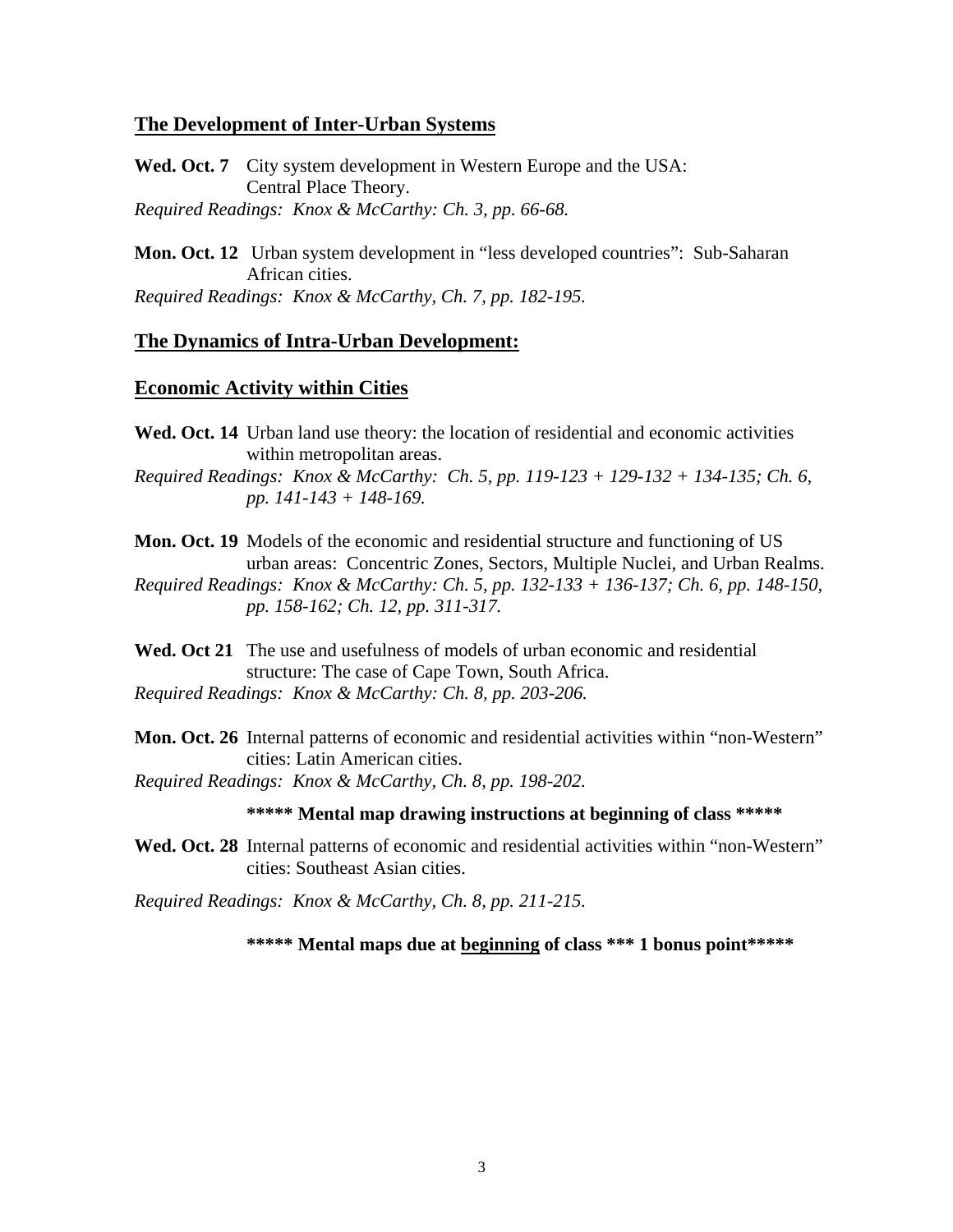### **Social Interaction within Urban Areas**

**Mon. Nov. 2** The urban experience: mental maps and perceptions of the urban environment. *Required Readings: Knox & McCarthy: Ch. 14, pp. 389-395.* 

**Wed. Nov. 4** Residential mobility and neighborhood change. *Required Readings: Knox & McCarthy: Ch. 13, pp. 341-346 + 358-364.* 

**Mon. Nov. 9** Social interaction, residential segregation, and institutional influences on the housing market.

*Required Readings: Knox & McCarthy: Ch. 12, pp. 297-311 + 318-339; Ch. 13, pp. 346- 357 + 364-375.* 

# **Wed. Nov. 11 \*\*\*\*\* EXAM 2 - IN CLASS \*\*\*\*\***

## **The Urban Political Arena**

**Mon. Nov. 16** Political fragmentation within metropolitan areas and the politics of urban development and redevelopment; Metropolitan Planning. *Required Readings: Knox & McCarthy: Ch. 16, pp. 455-467; Ch. 17, pp. 515-523.*

Wed. Nov. 18 Government intervention in urban development and redevelopment: Urban Renewal.

*Required Readings: Knox & McCarthy: Ch. 16, pp. 467-475; Ch. 17, pp. 512-514.*

**Mon. Nov. 23** Recent government intervention in urban development and redevelopment: Contemporary public-private partnerships.

*Required Readings: Knox & McCarthy: Ch. 11, pp. 284-85; Ch. 16, pp. 475-482.* 

## **Wed. Nov. 25 \*\*\*\*\* NO CLASS, WEDNESDAY BEFORE THANKSGIVING \*\*\*\*\***

**Mon. Nov. 30** Inter-urban competition for private-sector investment and jobs. *Required Readings: Knox & McCarthy: Ch. 16, pp. 482-488.*

**Wed. Dec. 2** Architecture and urban design *Required Readings: Knox & McCarthy: Ch. 10, pp. 245-271.*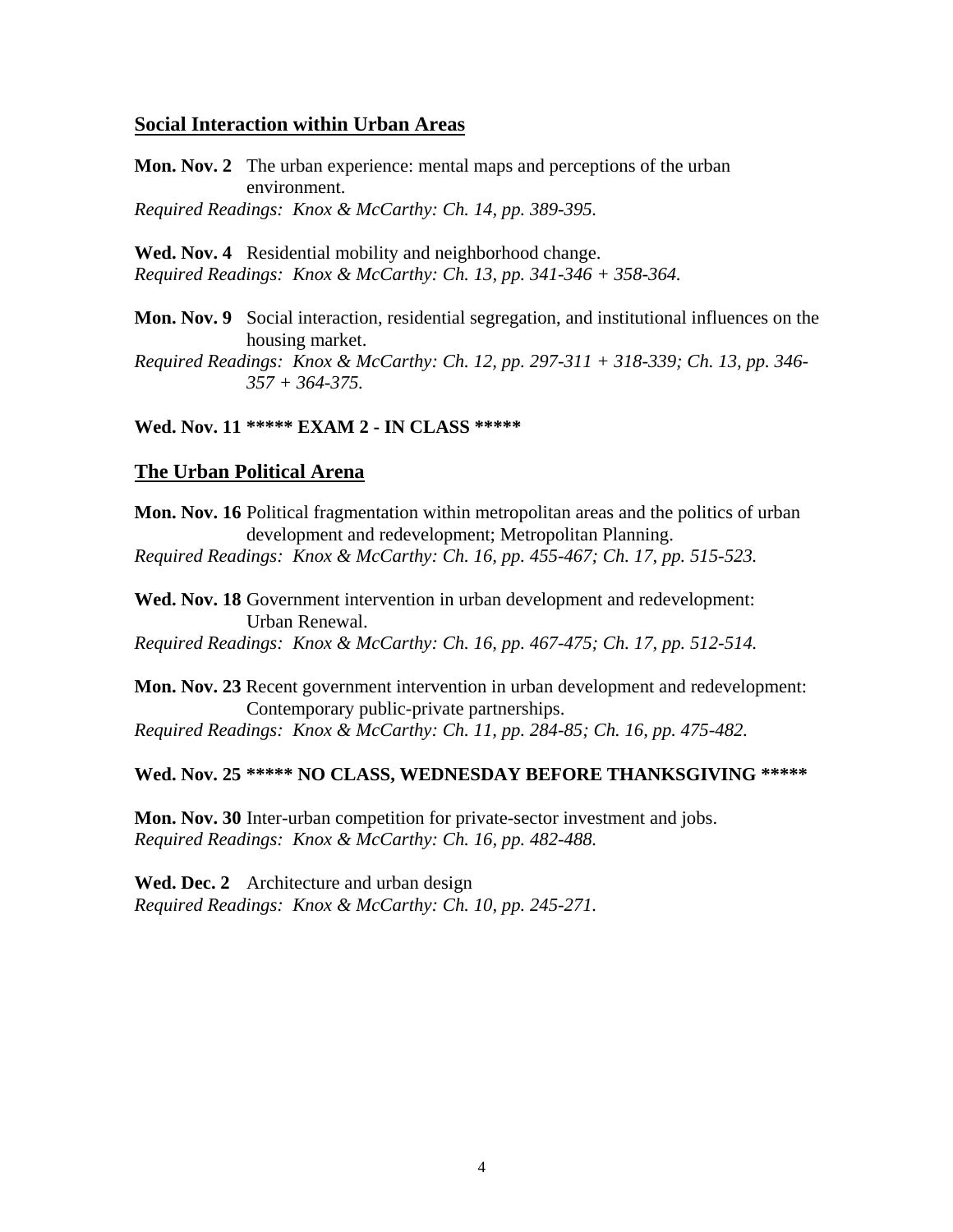# **Geographical Perspectives on Problems of Urbanization**

**Mon. Dec. 7** Deindustrialization, corporate restructuring, and urban distress: The case of Flint, Michigan *Required Readings: Knox & McCarthy: Ch. 4, pp. 80-86; Ch. 15, pp. 412-413.*

**Wed. Dec. 9** Poverty, homelessness, and crime. *Required Readings: Knox & McCarthy: Ch. 15, pp. 407-438.*

#### **Conclusion; The Future of Cities**

**Mon. Dec. 14** The future of cities and their changing economic base and spatial structure. *Required Readings: Knox & McCarthy: Ch. 4, pp. 86-100 + 106-113; Ch. 18, pp. 525-536.* 

## **Fri. Dec. 18 Exam 3, 3:00-4:15 p.m. MIT 191**

## **Required Readings**

Paul Knox and Linda McCarthy (2005) *Urbanization: An Introduction to Urban Geography*,  $2<sup>nd</sup>$  ed., Upper Saddle River, NJ: Prentice Hall, ISBN 0-13-142450-5.

#### **Course Requirements, and University and Departmental Policy**

The format of this course includes primarily lectures with some in class discussion. Students are expected to attend all lectures, participate in any class discussions, read the required materials, and take all exams.

 The exams are based on material from both the lectures and the required readings. The lectures provide the most important and up-to-date part of the course material during the semester—the lectures represent the structure of the course, and so should not be missed—a good grasp of your comprehensive lecture notes will help you do well in the three exams. The material in the lectures and required readings complement each other, however—one is not a substitute for the other—students need to both attend the lectures and take good notes *and* cover the required readings in order to excel in the three exams.

 If you miss class, it is your responsibility to obtain copies of class notes from other class members. I do not lend out my own lecture notes to students. I encourage you, however, to come to my office hours or make an appointment to meet with me if you would like me to go over lecture material with you.

Grades in this course will be assigned based on your performance in three examinations containing 50 multiple-choice questions, as follows: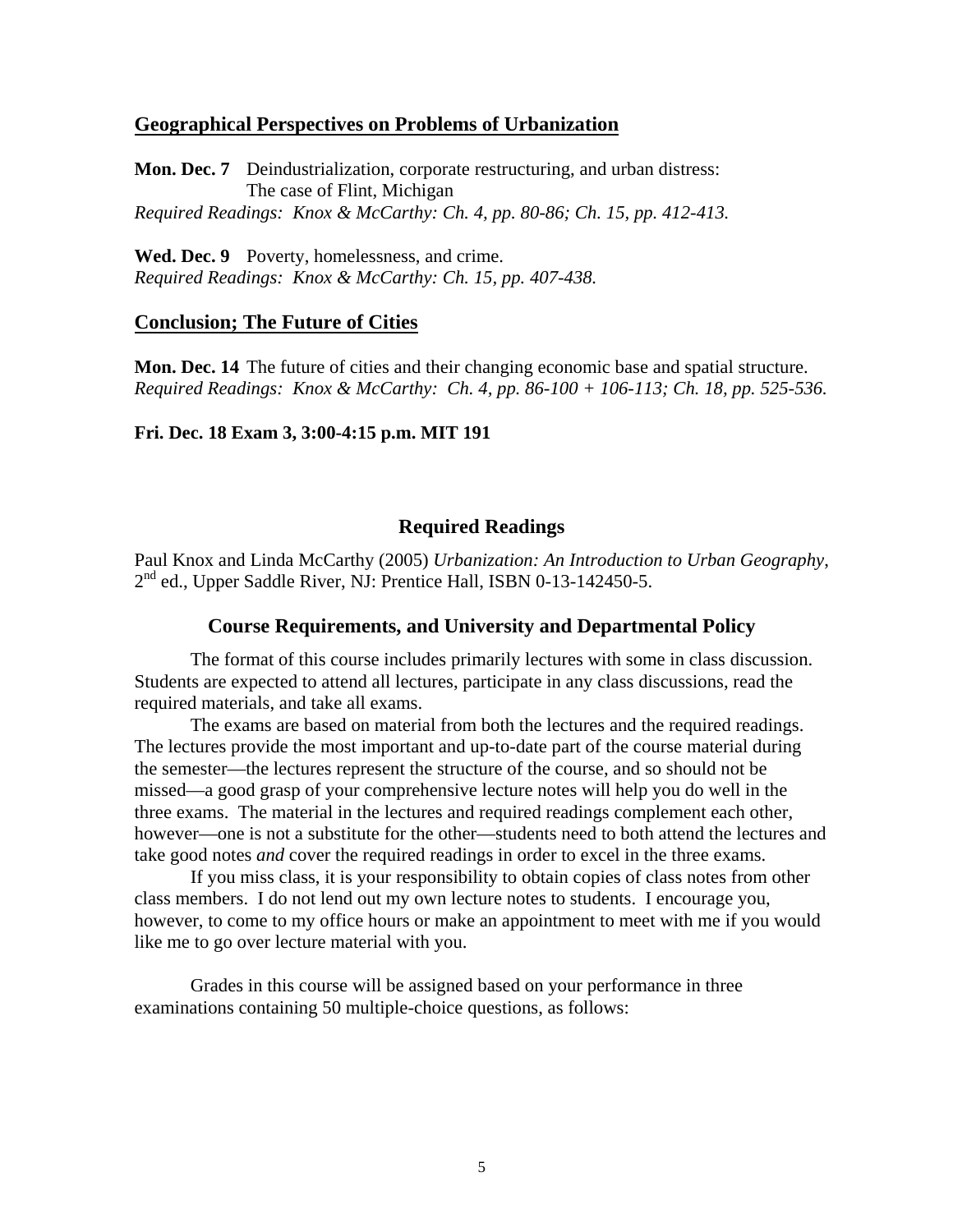**Exam 1** (33.33% of grade): In class – Monday, October 5. Covering material (lectures and required readings) from the beginning of the semester up to the first exam.

- **Exam 2** (33.33% of grade): In class Wednesday, November 11. Covering material (lectures and required readings) between the first and second exams.
- **Exam 3** (33.33% of grade): Exam Week–Friday, December 18, 3:00-4:15 p.m. Covering material (lectures and required readings) between the second and third exams.
- **Bonus Point** (additional 1%): Due at or before *beginning* of class: Wednesday, October 28. Mental map drawing instructions given at the beginning of class on Monday, October 26 *only*.

 A **makeup examination** will be provided for the exams only for students with unavoidable or legitimate absences (for example, verified illness, subpoenas, jury duty, and military service). It is the responsibility of the student to notify the instructor of such circumstances before the exam. Students are expected to notify us as far in advance of the examination as possible; two days notice is normally required. Please send an e-mail or leave a detailed message on the instructor's voicemail or the Department of Geography's voicemail if you are unable to contact the instructor in person.

 For all students requesting a makeup examination, it is the responsibility of students to provide written verification setting out why they were not able to take the exam on the day and at the time in the syllabus. In order to be fair to all students, it will **not** be possible to provide a makeup examination for students who fail to provide written verification and to notify us before the exam (except in exceptional cases). The exceptional cases for allowing a makeup without prior notification include unexpected reasons (e.g. car accident on the way to the exam, very sudden illness requiring an emergency room visit just prior to the exam, etc.). If an unexpected event such as this prevents the student for notifying the instructor before the exam, the student is required to contact the instructor as soon as possible and to provide written verification (e.g. police report of a car accident, emergency room documentation, etc.).

 Unless a legitimate reason (a verified illness, hospital stay, jury duty, etc.) prevents it, the makeup examination must be taken before the next class meeting. Once a makeup examination is arranged for a student, it is the student's responsibility to show up at the time and place arranged. A subsequent makeup examination will not be arranged if the student fails to show up for reasons, such as not being able to find the room for the makeup examination.

Make-up exams are usually essay format.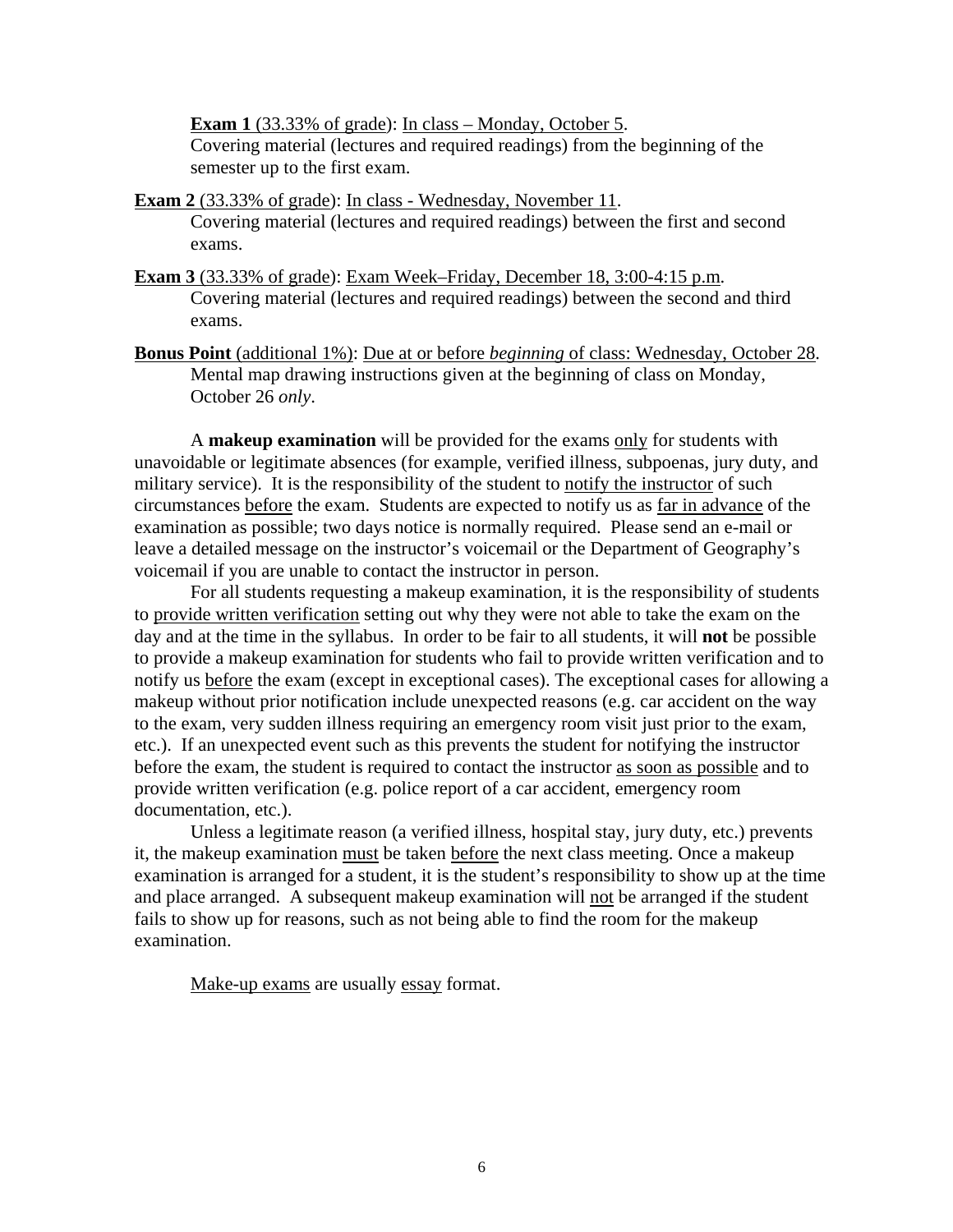Grades are assigned using the following scale:

| A     | 93-100%   | Achievement of outstanding quality.                    |
|-------|-----------|--------------------------------------------------------|
| $A-$  | 90-92     | Achievement of slightly less than outstanding quality. |
| $B+$  | 87-89     | Achievement of slightly more than high quality.        |
| B     | 83-86     | Achievement of high quality.                           |
| $B -$ | 80-82     | Achievement of slightly less than high quality.        |
| $C+$  | 77-79     | Work of slightly more than acceptable quality.         |
| C     | $73 - 76$ | Work of acceptable quality.                            |
| $C-$  | $70-72$   | Work of slightly less than acceptable quality.         |
| $D+$  | 67-69     | Work slightly below the quality expected.              |
| D     | 63-66     | Below the quality expected.                            |
| $D-$  | $60 - 62$ | Barely above failing.                                  |
| F     | $\leq 59$ | Failure.                                               |

Students in L&S can register credit/no credit for one course per semester (with a maximum of eight courses) for courses, other than Honors courses, that are not in the student's major. Students who register credit/no credit for this course must earn a grade of "C-" or better to receive credit.

There will be no extra credit offered in this course.

#### Registration Policies for late registration, change, add/drop and withdraw

 If your payment is received after the first week of your earliest session, a late payment fee will be added to your tuition assessment.

| The deadlines for making changes to your schedule for grading and records purposes are: |               |
|-----------------------------------------------------------------------------------------|---------------|
| Add:                                                                                    | September 16. |
| Drop or withdraw without course transcript notation:                                    | September 29. |
| Drop or withdraw with course transcript notation:                                       | October 23.   |

Departments have the right to enforce class attendance policies, and may administratively drop students who do not meet these requirements. In particular, students who fail to attend a class during the first week of the semester may be dropped so that another student may be accommodated.

Students must obtain, in advance, instructor approval to enroll in courses that have any time conflict or overlap. Failure to do so may result in the student being administratively dropped from this course.

**Participation by Students with Disabilities:** If you need special accommodations in order to meet any of the requirements of this course, pleas contact me as soon as possible.

**Accommodations for Religious Observances:** Students will be allowed to complete examinations or other requirements that are missed because of a religious observance.